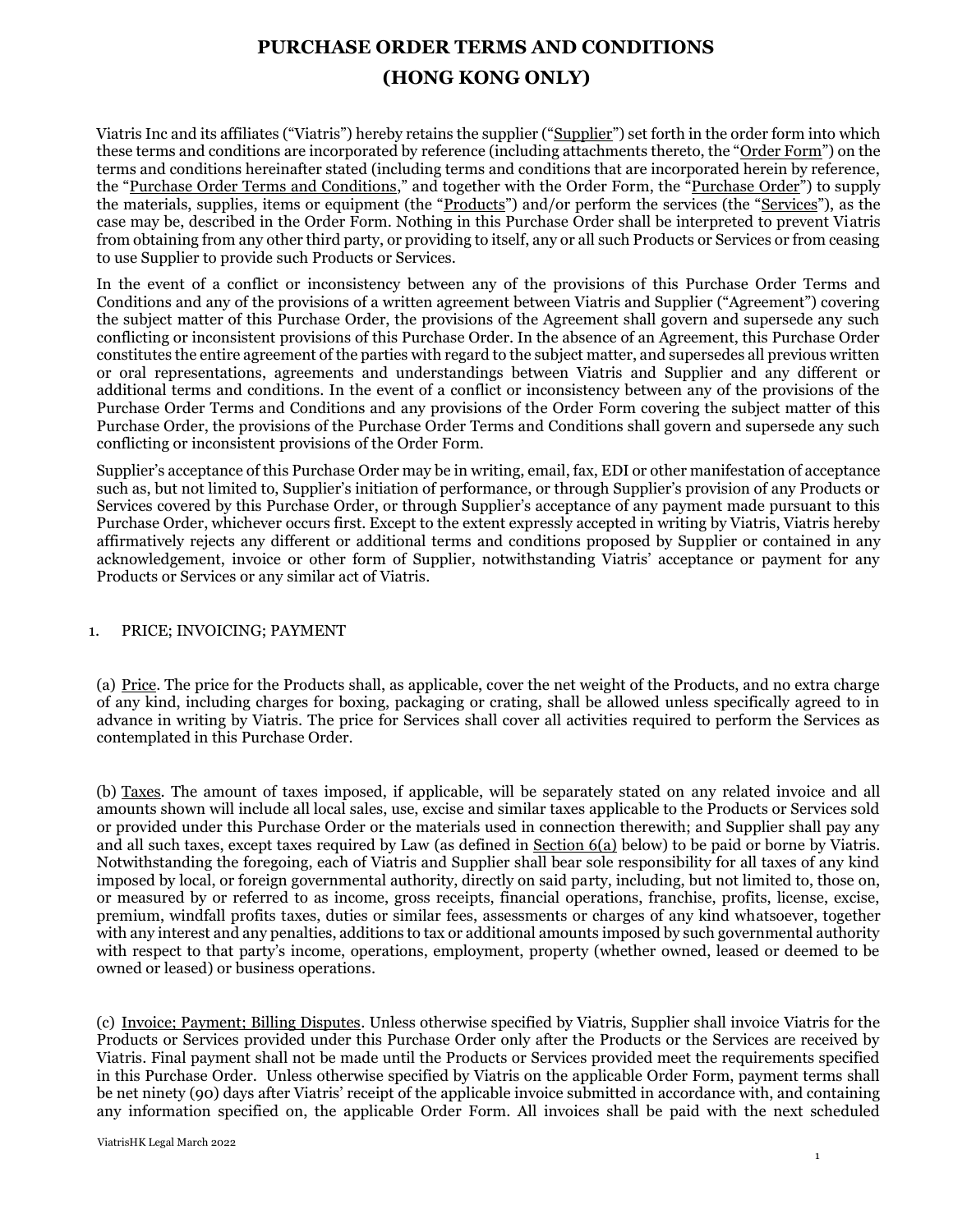processing run immediately following the invoice due date. Viatris may set off any amount owing from Supplier to Viatris against any amount payable by Viatris. Viatris may withhold payment of any invoiced amounts that it disputes in good faith and the parties shall work in good faith to resolve any such billing disputes. Such withholding of payment during any dispute shall never be the basis of a Viatris default hereunder. Any such billing disputes shall not be cause for Supplier's nonperformance of Services and/or non-delivery of Products, as the case may be, under this Purchase Order. Payment by Viatris shall not result in a waiver of its rights under this Purchase Order. Further, Supplier shall perform its obligations under this Purchase Order in a manner that meets or exceeds the service levels, if any, set forth in this Purchase Order. If Supplier fails to meet any such service levels, Supplier shall perform a root cause analysis of such failure and shall promptly take corrective actions. Additionally, in the event of any such failure, Viatris shall receive the service level credits, if any, set forth in this Purchase Order. Service level credits shall not be deemed Viatris' sole and exclusive remedy for any failure by Supplier to achieve service levels. In order to be eligible for reimbursement by Viatris of reasonable out-of-pocket travel and travel- related expenses incurred by Supplier Personnel (as defined in Section 6(a) below) in providing the Products and/or Services hereunder, all such expenses incurred by Supplier: (i) must have been pre-approved by Viatris in writing prior to the date such expenses are incurred; and (ii) must be in compliance with Viatris' travel and entertainment guidelines, as supplemented and/or amended from time to time. Supplier will (i) provide truthful and complete documentation supporting, in reasonable detail, the delivery of the Products or the Services performed and any expenses incurred, (ii) maintain true, accurate, and complete invoices, reports, statements, books, and other records, and (iii) secure preauthorization in writing from Viatris for any extraordinary expenditure.

(d) Most Favored Customer Status. The parties intend that Viatris shall have the status of a "most-favored customer" with respect to matters of pricing, availability, and other terms. Supplier represents and warrants that the prices and other terms provided to Viatris under this Purchase Order are not less favorable than those extended to any of its other customers for similar Product and Services under reasonably similar circumstances and, in the event that Supplier provides any of its other customers with more favorable prices or other terms, Supplier shall immediately provide that more favorable price or other term to Viatris.

### 2. DELIVERY; CANCELLATION; INSPECTION; ACCEPTANCE

(a) Product Delivery. Supplier shall be responsible for packaging, loading and shipping the Products in accordance with any packaging specifications, shipping methods and other related requirements set forth in this Purchase Order or otherwise communicated in writing to Supplier by Viatris. If no such specifications, methods or requirements are so specified, Supplier shall be responsible for packaging, loading and shipping the Products in a manner sufficient to prevent damage and loss to the Products during shipment. Shipments must equal quantity ordered, unless otherwise agreed to by Viatris in writing. Supplier shall provide a packing list to Viatris (which shall be securely attached to the outside of the package) for all shipments referencing this Purchase Order number. All pallets used to ship Product to the Viatris "ship to" destination must be either new "one way" plastic pallets or new wood pallets manufactured in accordance to ISPM 15 Standards. All wooden pallets must be stamped HT and NA or CA/CAN. Unless otherwise specifically provided for herein, Supplier shall be responsible for freight and delivery to the destination specified on the applicable Order Form. All freight and delivery charges will be borne by Supplier, unless specifically agreed to in advance, in writing by Viatris. Provided Viatris agrees to accept such freight and delivery charges in advance, the amount allocated for product freight delivery will be separately stated on the Order Form and any related invoice, and all amounts shown will include all packaging, loading and shipping applicable to the Products or Services sold or provided under this Purchase Order or the materials used in connection therewith. Under no circumstances will Supplier include in such charges, or will Viatris bear, additional or charges related to the freight and delivery of covered Products and/or Services, including, but not limited to, fuel surcharges, energy surcharges, or seasonal surcharges, whether originated by Supplier or on behalf of any third party. Notwithstanding any provision in this Purchase Order to the contrary, Supplier shall bear all risks of loss and damage to the Products until final acceptance by Viatris at Viatris' "ship to" destination specified on the applicable Order Form. Further, Supplier shall bear the same risks with respect to any Products rejected by Viatris or as to which Viatris has revoked its acceptance from the time of such rejection or revocation.

(b) Customs Clearance. For shipment of Products imported into the commerce of Hong Kong SAR, Supplier shall promptly provide Viatris with a commercial invoice that includes the information required under Hong Kong law, as maybe supplemented and/or amended from time to time. Supplier shall remain fully responsible for its compliance obligations under this Purchase Order.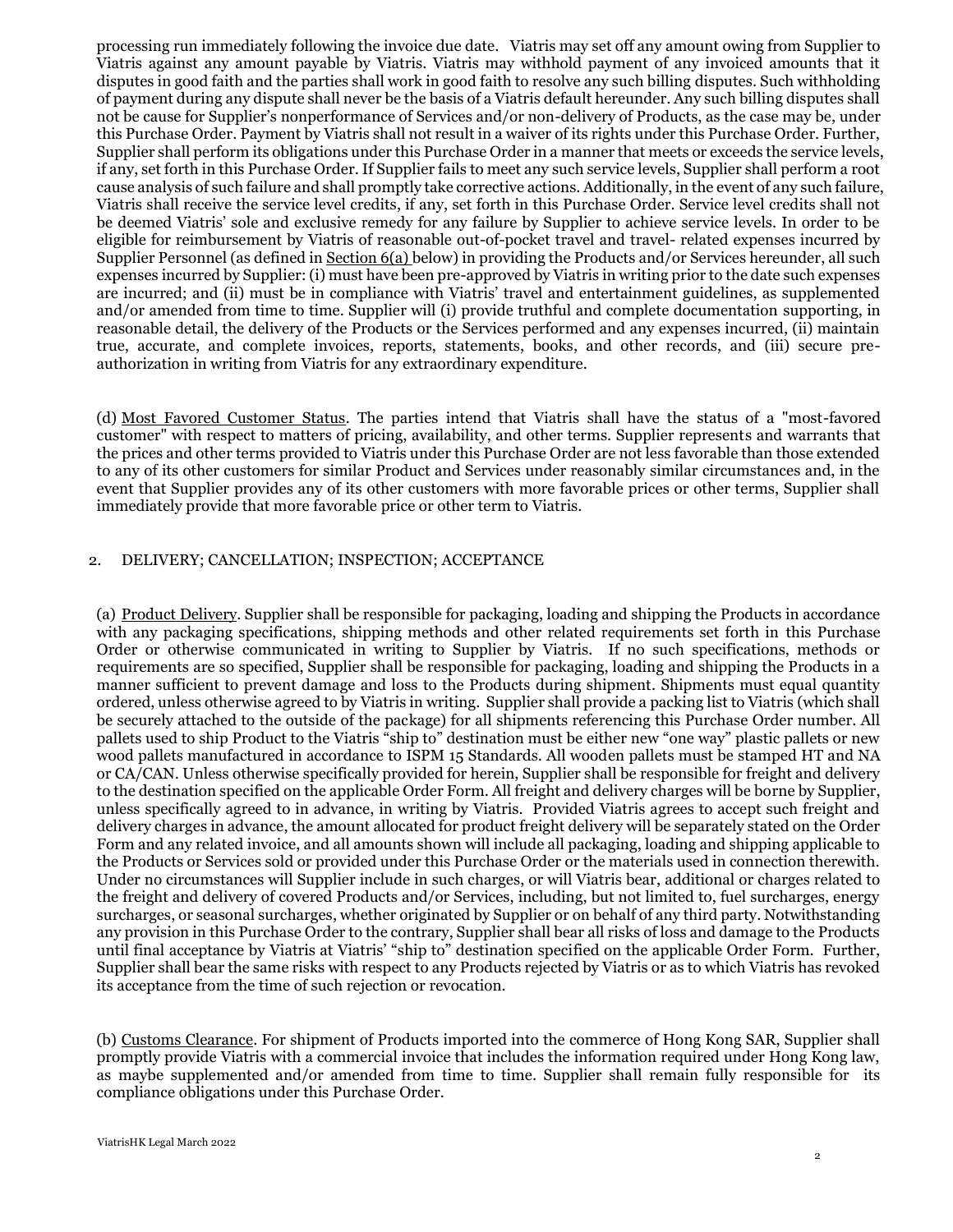(c) Country of Origin Requirement. Whether a Product is imported into Hong Kong SAR or manufactured and delivered within Hong Kong SAR, Supplier shall determine the appropriate Country of Origin according to the relevant regulation and mark Products as such.

(d) Safety Data Sheets. Supplier shall provide to Viatris all information related to the safety, safe handling, environmental impact, and disposal of the Product including, without limitation, safety data sheets. Supplier shall promptly deliver to Viatris any updates or amendments to the information, including those made to address the United Nations Globally Harmonized System of Classification and Labeling of Chemicals' requirements, provided pursuant to this Section and any new information relating to the safety, safe handling, environmental impact, or disposal of the Product.

(e) Cancellation. The delivery of Products and/or Services shall strictly comply with the delivery date or delivery schedule, if any, specified by Viatris. If at any time it appears that Supplier will not meet such delivery date or schedule, Supplier shall promptly notify Viatris in writing of reasons for, and the estimated duration of, the delay. If requested by Viatris, Supplier shall ship delayed Products by means to avoid or minimize delay to the maximum extent possible with any added cost to be borne by Supplier. In addition to its other remedies, Viatris reserves the right to cancel all or any part of any Purchase Order for the undelivered Products or unperformed Services if Supplier does not deliver the Products or perform the Services as specified in this Purchase Order.

(f) Changes. Supplier acknowledges and agrees that Viatris may provide Supplier with a written request for changes to the Services and/or Products, as the case may be, from time to time. Viatris and Supplier shall review all such requests to determine the effect, if any, such requested changes may have upon fees payable, delivery schedule, and other terms and conditions of this Purchase Order. After such effects have been assessed, Viatris may decide, in its sole discretion, whether to implement such changes. If Viatris elects to implement such changes, the parties shall enter into a written agreement signed by both parties that describes such changes, which agreement shall constitute an amendment to this Purchase Order.

(g) Inspection; Acceptance of Products and Services. All Products or Services delivered or performed shall be subject to final review, inspection and acceptance by Viatris, notwithstanding any payment or initial inspections. Acceptance of Products and Services shall occur when the Products or Services delivered under this Purchase Order have been inspected by Viatris and determined to meet the requirements specified in this Purchase Order. Viatris shall make such inspection within a reasonable period of time (not to exceed ninety (90) days) after the applicable Products have been delivered or Services completed by Supplier. For the avoidance of doubt, there shall be no time restrictions applicable to Viatris' provision of notice of rejection of any Product with respect to any latent defects, which shall include any defects that may not be detected by Viatris through standard inspection and testing of a Product sample or that may affect only a portion of Product. If the Products or Services do not meet such requirements, Viatris shall give Supplier detailed written notification of the deficiency or non-conformance and a direction to Supplier to promptly (and in any event within thirty (30) days): (i) repair, replace or re-perform the deficient or non-conforming Products or Services; or (ii) cease all Supplier activities related to Products or Services; and/or (iii) refund to Viatris all fees paid by Viatris hereunder for the deficient or non-conforming Products or Services and those Products or Services that are dependent on such deficient or non-conforming Products or Services. Any such corrected Products or Services shall be subject to the same inspection and acceptance terms provided for in this Section 2(g). If Viatris directs Supplier to repair, replace or re-perform the deficient or nonconforming Products or Services and Supplier fails to complete same within thirty (30) days after Viatris' direction, then Supplier shall refund to Viatris all fees paid by Viatris hereunder for the deficient or non-conforming Products or Services and those Products or Services that are dependent on such deficient or non-conforming Products or Services. Inspection and acceptance of any Products or Services by Viatris shall not affect Supplier's warranties or Viatris' remedies under Section 6(a) below. The foregoing shall not be construed to limit or exclude any other rights or remedies of Viatris at law or in equity.

# 3. AUDIT

Supplier shall provide (and shall cause each Supplier subcontractor to provide) to Viatris or its representatives, including its external auditors and to any governmental authority access at all reasonable times and after reasonable notice (except in the case of an audit by a governmental authority) to any facility of Supplier (and each Supplier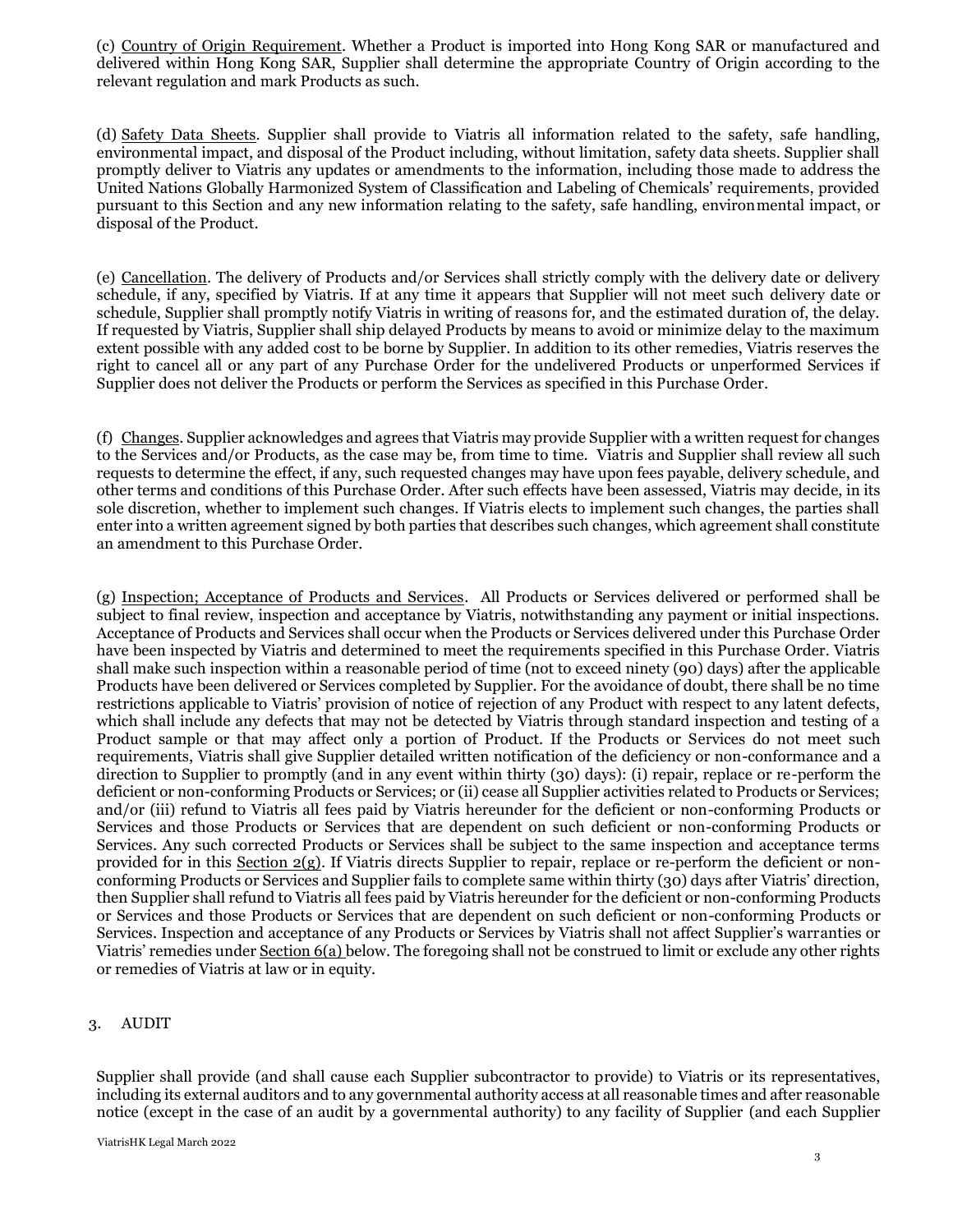subcontractor), Supplier Personnel, and to data and records, in each case relating to the Products and/or Services provided hereunder and Supplier's performance under this Purchase Order, for the purposes of: (a) performing audits and inspections to verify the integrity and security of Viatris Information (defined below) and to examine the systems that process, store, support and transmit Viatris Information and to ensure that Viatris is compliant with all Laws; (b) observing Supplier's performance of its obligations under this Purchase Order, including without limitation compliance with any relevant environmental laws and business continuity standards; and (c) enabling Viatris to comply with all applicable Laws. Supplier shall not require that Viatris enter into a separate confidentiality, non-disclosure, site visit or similar agreement in connection with any such access, inspection, audit or observation by Viatris or its auditors or a governmental authority. Supplier shall cooperate with Viatris' representatives for all of these purposes, and shall promptly correct, at no expense to Viatris, any deficiencies noted during the audits/inspections that materially jeopardize Supplier's ability to fulfill its obligations or that may cause harm to human health or the environment. Supplier further agrees to maintain its books and records relating to Products and/or Services provided under this Purchase Order for a period of seven (7) years or such longer period as may be required by applicable Law from the date work under this Purchase Order was completed. If any such audit reveals that Supplier has overcharged Viatris, Supplier shall promptly reimburse Viatris for such overcharge, and in the event that any such overcharge equals an amount equal to or greater than five percent (5%) of the amount that should have been charged under the terms of this Purchase Order, then Supplier shall promptly reimburse Viatris for all reasonable costs and expenses incurred in the conduct of the audit. Supplier acknowledges and agrees that Viatris shall have the right, at any time during the term of this Purchase Order, including any renewal thereof, to request that Supplier complete any forms (or any successor process) and that Supplier will cooperate with such request and in the remediation of any identified weaknesses that reasonably may affect the privacy, confidentiality, security or integrity of Confidential Information (as defined in Section 5(a) below).

### 4. CONFIDENTIAL INFORMATION

(a) General Obligations. Supplier understands and acknowledges that, in the provision of Services or Products pursuant to this Purchase Order, Viatris may disclose to Supplier or Supplier may otherwise obtain information that Viatris (or any of its subsidiaries, affiliated companies, vendors or customers) considers confidential. Such information may include all information relating to the subject matter of this Purchase Order, whether furnished to or obtained by Supplier or its representatives before, on or after the date of this Purchase Order, in any form, including, but not limited to, written, verbal, visual, electronic or in any other media or manner

("Confidential Information"). For the avoidance of doubt, any and all Personal Data (as defined below in Section

5(a)) made available to Supplier pursuant to the Services is deemed Confidential Information. Supplier shall keep Confidential Information strictly confidential as competitive-sensitive information. Supplier shall exercise the same degree of care for the Confidential Information of Viatris as it uses to protect its own confidential information, but in any event, not less than reasonable care, including, without limitation, the requirements of this Purchase Order. Supplier shall not disclose Confidential Information without the prior express written consent of Viatris to any person or entity not a party to this Purchase Order (other than as required by applicable Law) in any manner whatsoever, in whole or in part, and shall not be used by Supplier other than in connection with the purposes permitted by this Purchase Order. Confidential Information may be disclosed by Supplier only to the directors, officers, employees and agents (including subcontractors) of Supplier who have a legitimate need to know such Confidential Information for purposes of carrying out Supplier's obligations under this Purchase Order, who have agreed to comply with confidentiality provisions for the protection of the Confidential Information no less protective than the terms of this Purchase Order, and who have been informed by Supplier of the confidential nature of the Confidential Information as well as of the confidentiality undertakings of Supplier contained herein. Supplier shall be responsible for any breach of this Section 4 caused by any such director, officer, employee or agent (including any subcontractor of Supplier).

(b) Disclosure of Confidential Information. Notwithstanding the restrictions set forth above, if Supplier is required by Law to disclose any Confidential Information, Supplier may make the required disclosure, provided that prior to making any such disclosure, Supplier shall provide Viatris with: (i) written notice of the proposed disclosure in order to provide Viatris with sufficient opportunity to seek a protective order or other similar order preventing or limiting the proposed disclosure; and (ii) reasonable assistance in seeking such protective order or other similar order.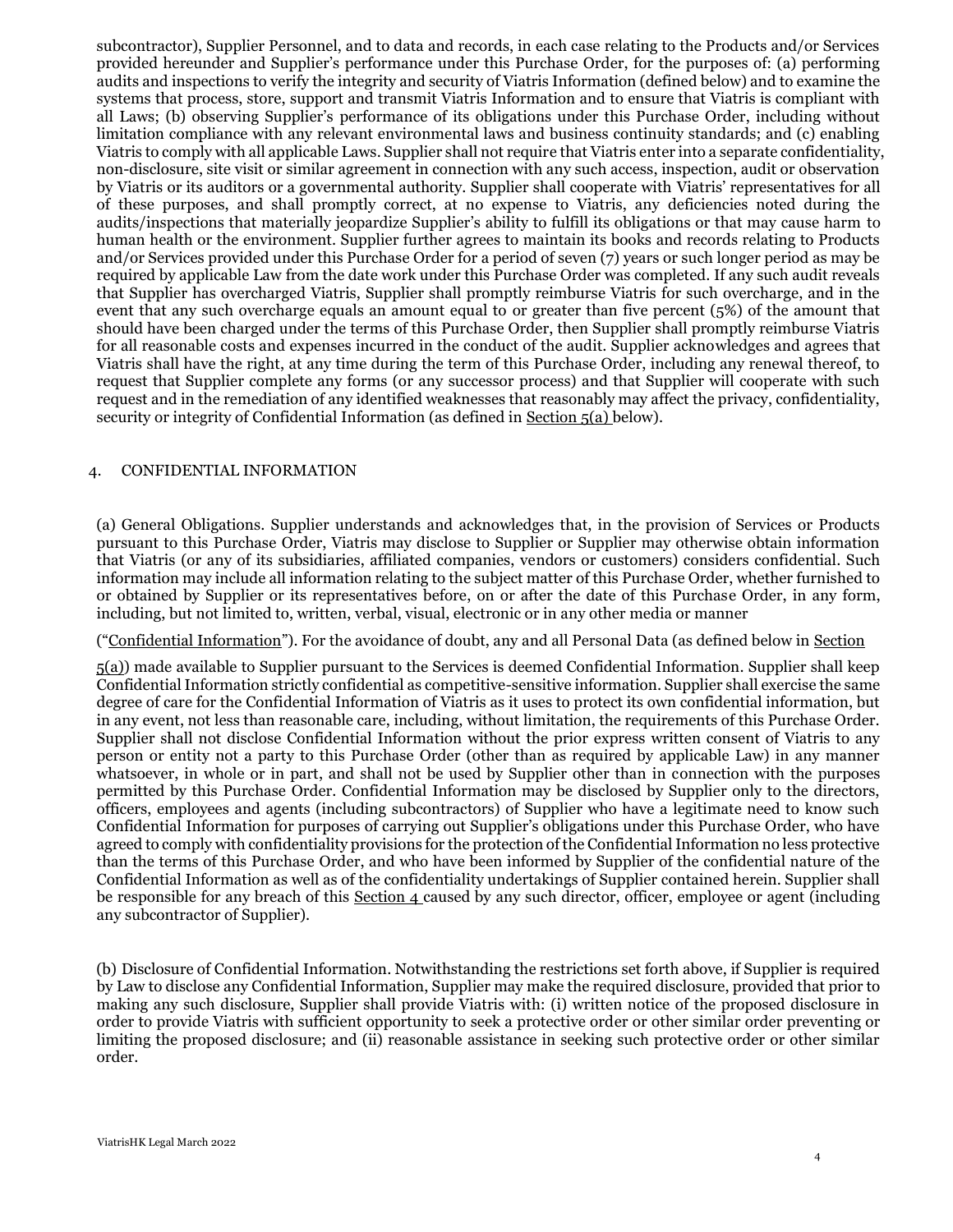(c) Return or Disposal of Confidential Information. Upon completion or termination of this Purchase Order, and at Viatris' written request at any time, Supplier shall promptly return to Viatris or securely destroy (at Viatris' election) all copies of all documents or other materials, in whatever form, that contain Confidential Information and are in the possession or under the control of Supplier or any Supplier Personnel and shall certify to Viatris in writing that Supplier has done so in accordance with applicable Laws.

(d) Security Requirements. Supplier, for itself and on behalf of Supplier Personnel, represents and warrants that it has adequate and appropriate technical and organizational controls to ensure the confidentiality, privacy, security and integrity, availability and resilience of Viatris Information (as defined below) and to protect against unauthorized access to or use of Viatris Information (including, without limitation, where Viatris Information is transmitted over a network) that could result in the loss, corruption, destruction, unauthorized use, modification, or disclosure of or interference with Viatris Information, or the substantial harm or inconvenience to Viatris or any Individual (each a "Security Incident"). "Viatris Information" means any information disclosed by or on behalf of Viatris to the Supplier including various forms of business information. Such technical and organizational controls shall also prevent, detect, respond and mitigate a Security Incident. Supplier shall have and maintain industry standard or better certifications and audits applicable to security safeguards for the Services, including without limitation, International Organization for Standardization (ISO), Cloud Security Alliance, and Service Organization Control (SOC) Reports, which shall be made available to Viatris from time to time upon Viatris' request. Supplier acknowledges and agrees for itself and Supplier Personnel that Viatris shall have the right to require additional reasonable protections related to the confidentiality, privacy and security of Confidential Information in connection with this Purchase Order or any renewal or amendment thereof, and Supplier shall agree to such additional reasonable protections as Viatris may reasonably require.

(e) Security Incident Notification. Supplier will notify Viatris within 24 hours in the event of any Security Incident by reporting such incidents to Viatris' Legal and Compliance Department [Tel: (852) 2290 7100]. Such notice shall summarize in reasonable detail the impact on Viatris and the affected Individuals of the breach or unauthorized access, use, disclosure, modification, destruction or loss of Viatris Information and the corrective action taken or to be taken by Supplier for preventative measures to prevent any future reoccurrences of such Security Incident. Supplier will, at its own expense, take all necessary steps to (a) investigate the Security Incident; (b) eliminate or contain the exposure of the Viatris Information; (c) keep Viatris informed of the status of the Security Incident and all related matters; (d) provide reasonable assistance and cooperation requested by Viatris, in the furtherance of any investigation, remediation, and/or mitigation efforts, including any notification that Viatris may determine appropriate to send to affected Individuals, regulators, or third parties; and (e) develop and execute a plan, subject to Viatris' approval, that reduces the likelihood of a recurrence of a similar Security Incident in the future.

(f) The obligations of Supplier (and Supplier Personnel) in this Section 4 shall be in addition to any other indemnification obligations Supplier (and Supplier Personnel) may have under the indemnification provisions of this Purchase Order. For the avoidance of doubt, these obligations may be considered indemnification obligations if necessary to make Viatris and any affected Individuals as a whole. Any payments under this Section 4 shall not be limited by any limitation of liability or exclusion of consequential, special, punitive, or indirect damages. Further, the obligations under this Section 4 shall survive the completion of the Services or provision of Products, as well as not be limited by any arbitration, limitation of actions or other similarly limiting provisions.

(g) Transfer. Supplier, for itself and on behalf of Supplier Personnel, agrees that it will only collect, use, process, disclose and retain Viatris Information in Hong Kong SAR, and will not transfer Viatris Information to any other territory or country for any purpose, without the prior written authorization of Viatris.

# 5. DATA PRIVACY

(a) General Privacy Obligations. As used herein, "Personal Data" has the meaning given by applicable data protection Laws and shall include information (regardless of the medium in which it is contained), whether alone or in combination with other available information that directly or indirectly identifies an Individual."Individual" means a natural person. Supplier shall Process the Personal Data (i) only as needed to provide the Services, including with regard to any transfer (ii) in accordance with the Processing instructions of and (iii) in compliance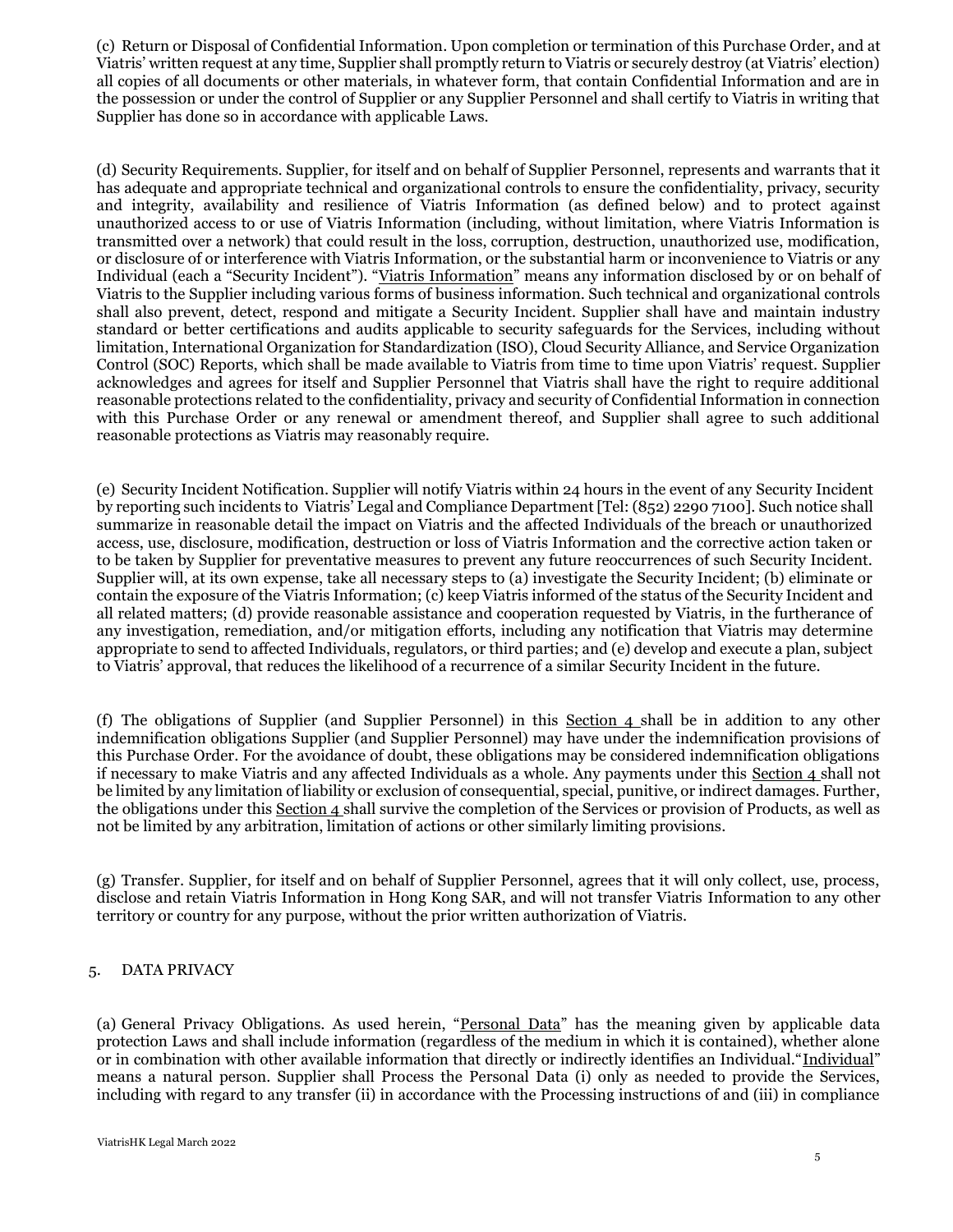with applicable law, including but not limited to applicable data protection laws and regulations. Supplier shall not use the Personal Data for its own purposes.

(b) Non-Disclosure and Subprocessors. Supplier shall not disclose Personal Data to any third parties, unless expressly authorized by Viatris. Supplier shall ensure that its' employees, agents and representatives processing Personal Data are (i) subject to suitable confidentiality obligations; (ii) informed about the data protection duties that are applicable to their provision of Services under this Purchase Order and (iii) trained accordingly. Supplier shall obtain Viatris' prior written authorization prior to engaging any subprocessor and shall impose substantially similar obligations as set out herein by way of a contract and, if subprocessor fails to fulfil its data protection obligations, Supplier shall remain fully liable to Viatris for the acts or omissions of the subprocessor with respect to the handling of Personal Data.

(c) Accountability, Cooperation and Audits. Supplier shall assist Viatris, insofar as reasonably practical, for the fulfilment of Viatris' obligation to timely respond to requests for exercising the data subject's rights, set forth in applicable data protection laws. In particular, if Supplier receives any of these requests, Supplier shall notify Viatris thereof immediately and, in no event, no later than the business day following reception of the request, jointly, as the case may be, with other information that could be relevant to answer the request; and (v) taking into account the nature of the processing and the information available to Supplier, assist Viatris to ensure compliance with its obligations relating to privacy breach notifications and consultation with regulatory authorities.

(d) Transfer. Supplier shall be responsible for ensuring that any transfer of Personal Data complies with all applicable Data Protection Laws, including, but not limited to, any cross-border Transfer requirements or prohibitions. Supplier will, if so requested by Viatris, or as required by applicable Law, enter into an appropriate agreement with Viatris governing any transfer of Personal Data, including, but not limited to the EU Standard Contractual Clauses (Controller to Processor), unless another adequacy mechanism for the transfer exists.

(e) Additional Terms Applicable in the EEA. If this Purchase Order requires the Supplier to collect, use, disclose, hold or retain Personal Data internationally or from Individuals residing in the European Economic Area ("EEA"), Supplier agrees that: (i) Viatris shall, to the extent permitted by applicable Laws, be a "controller" and Supplier shall be a "processor" as such terms are defined in the EU General Data Protection Regulation ("GDPR"); and (ii) Supplier shall immediately inform Viatris if Supplier believes that any instruction violates the applicable data protection laws and regulations.

#### 6. ADDITIONAL REPRESENTATIONS, WARRANTIES AND COVENANTS

(a) Products and Services. Supplier represents, warrants and covenants that its performance and all Products and Services provided under this Purchase Order shall, until the earlier of twelve (12) months after first placed into service by Viatris or eighteen (18) months after delivery (or performance) by Supplier (or for such longer warranty period as provided by Supplier): (i) be free from defects in design, workmanship and materials; (ii) be of the kind, quantity and quality described in, and conform with, the requirements specified in this Purchase Order; (iii) be fit for the purpose intended; (iv) perform in the manner specified; (v) in the case of Services, reflect the highest standards of professional knowledge and judgment; (vi) designed and constructed to be safe and without risk to human health; (vii) be free of any claim of misappropriation or infringement by a third party; (viii) if the Products are software, be the most current releases generally available to third parties at the time of delivery; and (ix) comply with all other requirements of this Purchase Order. Supplier represents, warrants and covenants, that its performance and all Products and Services provided under this Purchase Order shall, for a perpetual duration (A) be free and clear of all liens, claims and encumbrances by the date delivered to Viatris; (B) If the Product is software, it shall not contain any (1) "back door," "time bomb," "drop dead" device or other software routine designed to disable the software automatically with the passage of time or under the positive control of any person or (2) virus, "Trojan horse," "worm" or other software routines or hardware components designed to permit unauthorized access, to disable, erase or otherwise harm the software, hardware or data, or to perform any other similar actions; (C) comply with all applicable global, federal, country, state, local, foreign and other laws, rules and regulations, ordinances, decrees, orders, codes and requirements (including, but not limited to, any requirements for consents, permits, certificates, approvals and inspections), as the same are promulgated, supplemented and/or amended from time to time ("Laws") that apply to or govern the Services or Products to be provided by Supplier or any of the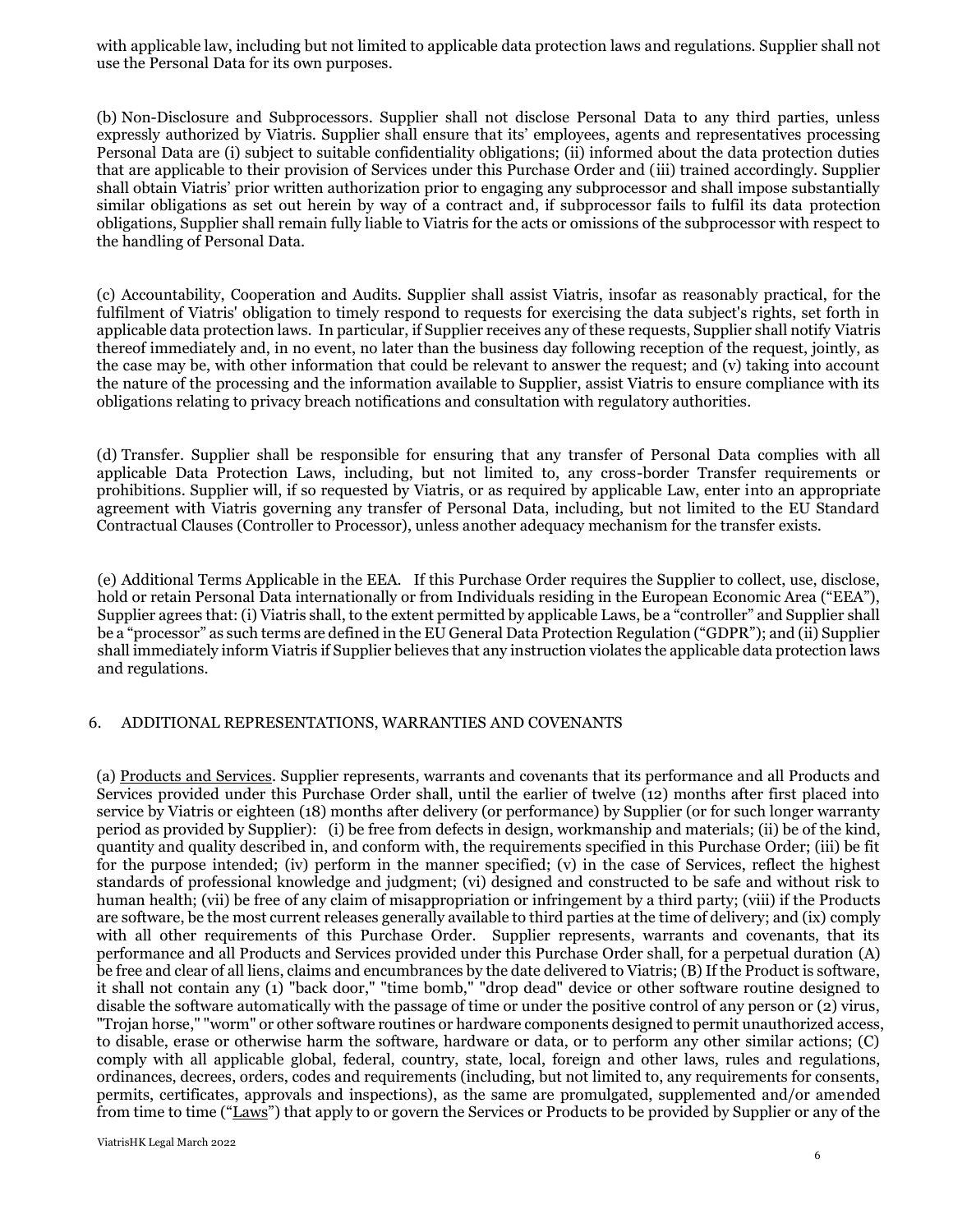employees, contractors, subcontractors or agents of Supplier and its subcontractors (collectively, "Supplier Personnel") pursuant to this Purchase Order Terms and Conditions, including, but not limited to, the relevant labour, disability and employment laws and all applicable laws relating to equal employment opportunity and nondiscrimination; all applicable laws relating to drug safety, food and health, occupation, health and safety, data protection and privacy Laws, each as supplemented and/or amended from time to time; and (D) comply with all Viatris standard operating procedures, policies, control standards and guidelines applicable to the provision of Products or Services, each as supplemented and/or amended from time to time, including, but not limited to Viatris' background check requirements and the "Contingent Worker Travel Policy". All Supplier Personnel shall be properly educated, trained and qualified to provide the applicable Products and/or Services and shall be properly instructed on how to use and protect Confidential Information to ensure compliance with Supplier's obligations under Section 5. Viatris shall have the right to review and approve the qualifications of all Supplier Personnel assigned to provide the Products and/or the Services under this Purchase Order. Viatris shall also have the right to designate at any time that any such Supplier Personnel be removed and replaced with respect to the performance of any activities associated with this Purchase Order. **Supplier acknowledges that it will comply with Viatris' Notification of Equal Employment Opportunity/Affirmative Action Obligations.**

Supplier shall, without additional cost to Viatris, within thirty (30) days of receipt of written notification of any nonconformance with the warranties set forth above in this Section  $6(a)$ , as directed by Viatris, correct any such nonconformance by promptly: (i) repairing, replacing or re-performing the non-conforming Products or Services; or (ii) refunding to Viatris all fees paid by Viatris hereunder for the non-conforming Products or Services and those Products or Services that are dependent on such non-conforming Products or Services. The foregoing shall not be construed to limit or exclude any other rights or remedies of Viatris at law or in equity. The warranty with respect to any such corrected Products or Services shall be subject to the same terms as the warranty provided for in this Section 6(a).

Without limiting the generality of the preceding provisions of this Section 6(a), Supplier represents, warrants, and covenants that all Product: (i) shall be adequately contained, packaged, marked, labeled and registered in compliance with, and shall conform to, the requirements of all applicable Laws; (ii) meet or exceed the safety standards established and promulgated under the applicable Laws, and the regulation issued thereunder (each as supplemented and/or amended from time to time); and (iii) are, as of the date of delivery, not adulterated or misbranded within the meaning of the food drug or cosmetic laws of any local municipality.

Supplier represents, warrants, and covenants that its obligations under this Agreement shall be performed in a manner consistent with Viatris' supplier code of conduct and with the Pharmaceutic Industry Principles for Responsible Supply Chain Management, as codified at [https://pscinitiative.org.](https://pscinitiative.org/resource?resource=1) [S](https://pscinitiative.org/resource?resource=1)upplier further represents, warrants, and covenants that it does not and shall not (i) use involuntary, bonded or underage labor, or, to the extent applicable, (ii) maintain unsafe or unhealthy conditions in any employee lodging. Supplier agrees that it shall promptly disclose to Viatris any use or unintended use of involuntary, bonded or underage labor and correct unsafe or unhealthy conditions in any employee lodging that it provides.

Supplier shall have a written Business Continuity Plan "(BCP)" and business continuity management system that (1) assures supply of Product or Service to Viatris in the event of a business interruption, including any disruption resulting from a Force Majeure Event; (2) identifies and protects critical dependencies; (3) complies with Laws; and (4) is consistent with current business continuity standards (e.g., ISO22301). Supplier shall immediately notify Viatris in the event of a potential disruption to critical dependencies and in advance of any potential implementation of the BCP.

Supplier shall adopt and maintain policies and procedures for the responsible sourcing and traceability of Conflict Minerals. Such policies and procedures shall include management systems and supplier outreach and due diligence processes that are at least as stringent as those contemplated by the Organisation for Economic Co- operation and Development Due Diligence Guidance for Responsible Supply Chains of Minerals from Conflict- Affected and High-Risk Areas. In addition, Supplier shall (i) follow any Conflict Minerals policy that may be adopted by Viatris from time to time, (ii) provide to Viatris such information as Viatris may from time to time request, including information concerning the origin of any Conflict Minerals in products, components or raw materials supplied to Viatris and Supplier's related compliance procedures, and (iii) adopt such procedures relating to the responsible sourcing and traceability of Conflict Minerals as may be requested by Viatris from time to time. If Supplier shall determine that Conflict Minerals contained in any of the Products, components or raw materials supplied to Viatris are from sources that are believed to support conflict, Supplier shall immediately notify Viatris' Legal and Compliance Department [Tel: (852) 2290 7100] which notice shall contain reasonable supporting detail to enable Viatris to assess such determination. Supplier shall not seek to embargo the sourcing of Conflict Minerals from any country or region without the prior approval of Viatris. "Conflict Minerals" means (a) cassiterite, columbite-tantalite (coltan), gold, wolframite, and the derivatives tantalum, tin and tungsten, and (b) any other mineral or its derivatives designed by the U.S. Secretary of State as a Conflict Mineral for purposes of Rule 13p-1 under the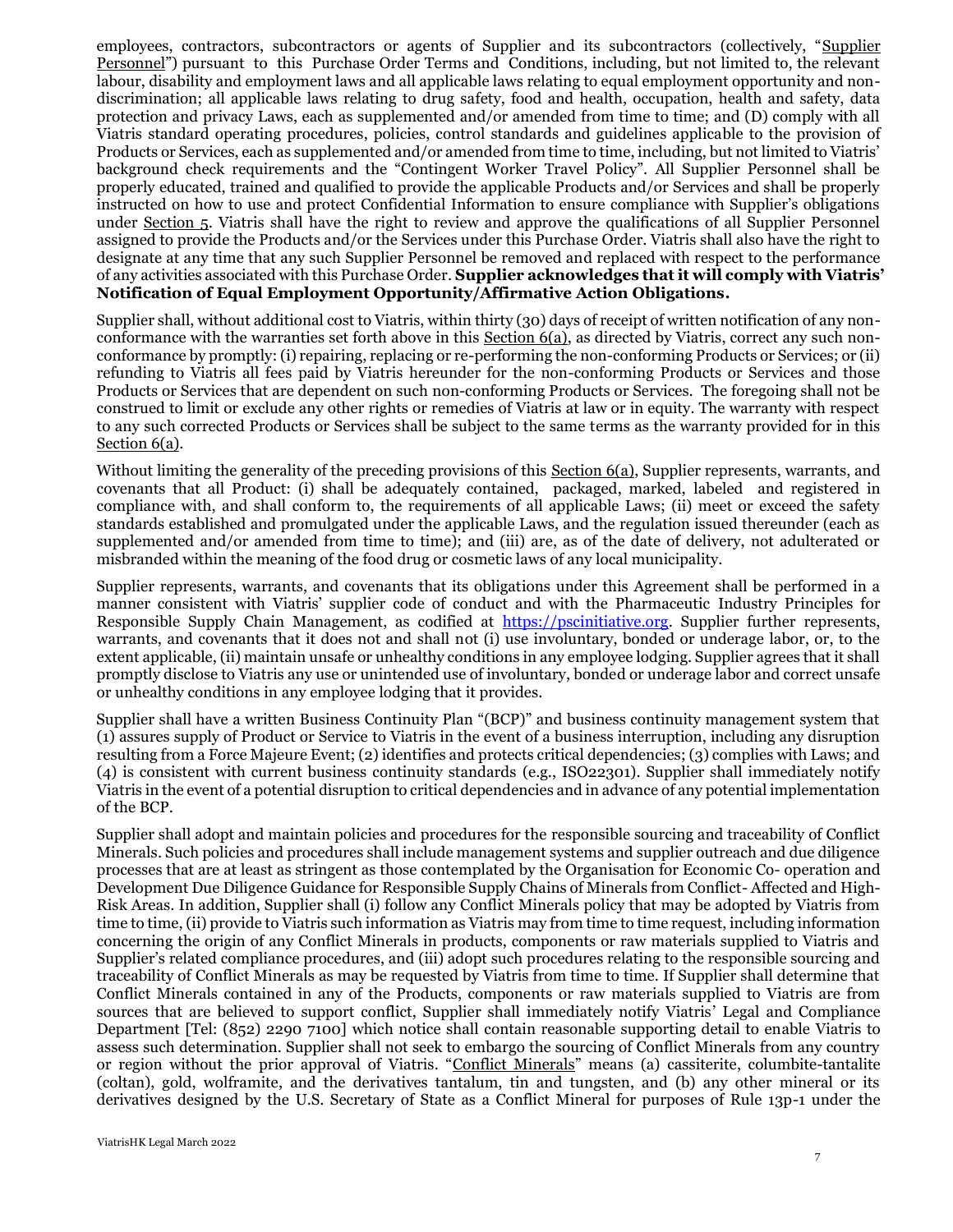Securities Exchange Act of 1934, as amended, or (ii) under any other conflict minerals regime to which Viatris may become subject, in each case irrespective of the location of origin of the mineral or derivative metal.

As a courtesy, Viatris may make available to Supplier from time-to-time tools, equipment or other materials to facilitate Supplier's provision of Product and/or Services. These tools, equipment or/or other materials are being provided to Supplier without any warranties, express or implied. Supplier acknowledges that it possesses the necessary expertise to operate the equipment or other materials and it is free to decide whether or not to use such items, but any use is at Supplier's sole risk.

Supplier acknowledges that Personal Data regarding its Personnel may be provided to Viatris in the context of providing goods and or services to Viatris. Supplier agrees that it has the right to provide Personal Data to Viatris and that Supplier will provide any requisite notice to individuals and ensure that there is a proper legal basis for Viatris to use the Personal Data for the purposes detailed in Viatris' Supplier Privacy Notice.

(b) Global Trade Control Laws. The parties acknowledge that Products and Services covered by this Purchase Order and any Agreement may be subject to applicable economic sanctions, import, and export control laws, regulations and orders (herein "Global Trade Control Laws"), and Supplier agrees to perform all Services under this Purchase Order or any Agreement in full compliance with all applicable Global Trade Control Laws.

Supplier agrees that it will not, without written consent from Viatris, knowingly transfer any Products, goods, software, technology or services to Viatris that are (i) controlled at a level other than EAR99 under the U.S. Export Administration Regulations; (ii) controlled under the U.S. International Traffic in Arms Regulations; (iii) specifically identified as a European Union Dual Use Item; or (iv) on an applicable export control list of a non-U.S. country. Supplier shall provide Viatris with the applicable export control classification (e.g., Export Control Classification Number) and Harmonized Tariff Schedule code for all Products, goods, software or technology it transfers to Viatris.

Supplier agrees that no Products or Services under this Purchase Order or any Agreement will (i) be from or in a Restricted Market (as defined below); (ii) involve individuals ordinarily resident in a Restricted Market; or (iii) include companies, organizations or governmental authorities from or located in a Restricted Market. For purposes of this Purchase Order and any Agreement, "Restricted Market" means, as applicable under Global Trade Control Laws, the Crimean Peninsula, Cuba, the Donbass Region, Iran, North Korea, Sudan or Syria, or any other country, territory or region similarly sanctioned or subjected to an economic embargo by the government of the United States or any other applicable jurisdiction.

(c) Restricted Party. Supplier represents, warrants, and covenants that Supplier is not designated as a Restricted Party (as defined below), and that none of its owners, directors, or officers are Restricted Parties or are owned or controlled by Restricted Parties. Supplier has not and will not use, in any capacity in connection with the delivery of the Products or the Services performed under this Purchase Order, any person or entity who or that has been designated as a Restricted Party or is owned or controlled by a Restricted Party. Supplier will immediately notify Viatris in the event that any of the representations, warranties or covenants in this Section 7(c) change during the term of this Purchase Order. Notwithstanding any cure periods set forth herein, Supplier acknowledges that designation as a Restricted Party shall be grounds for immediate termination of this Purchase Order by Viatris for cause with no cure period. "Restricted Party" means any individual or entity placed on lists of restricted, sanctioned or debarred parties maintained by an applicable governmental authority.

(d) Anti-Bribery/Anti-Corruption Breach. Supplier has not and will not directly or indirectly offer or pay, or authorize such offer or payment of, any money or anything of value in an effort to influence any Government Official (as defined below) or any other person in order for Viatris to improperly obtain or retain business or to gain an improper business advantage and has not accepted, and will not accept in the future, such a payment. For purposes of this Purchase Order, a "Government Official" shall be broadly interpreted and means: (i) any elected or appointed non-U.S. Government official (e.g., a legislator or a member of a non-U.S. Government ministry); (ii) any employee or individual acting for or on behalf of a non-U.S. Government official, non-U.S. Government agency, or enterprise performing a function of, or owned or controlled by, a non-U.S. Government (e.g., a healthcare professional employed by a non-U.S. Government hospital or researcher employed by a non-U.S. Government university); (iii) any non-U.S. political party officer, candidate for non-U.S. public office, or employee or individual acting for or on behalf of a non-U.S. political party or candidate for public office; (iv) any employee or individual acting for or on behalf of a public international organization; (v) any member of a royal family or a member of a non-U.S. military, and (vi) any individual otherwise categorized as a Government Official under applicable law. "Government" means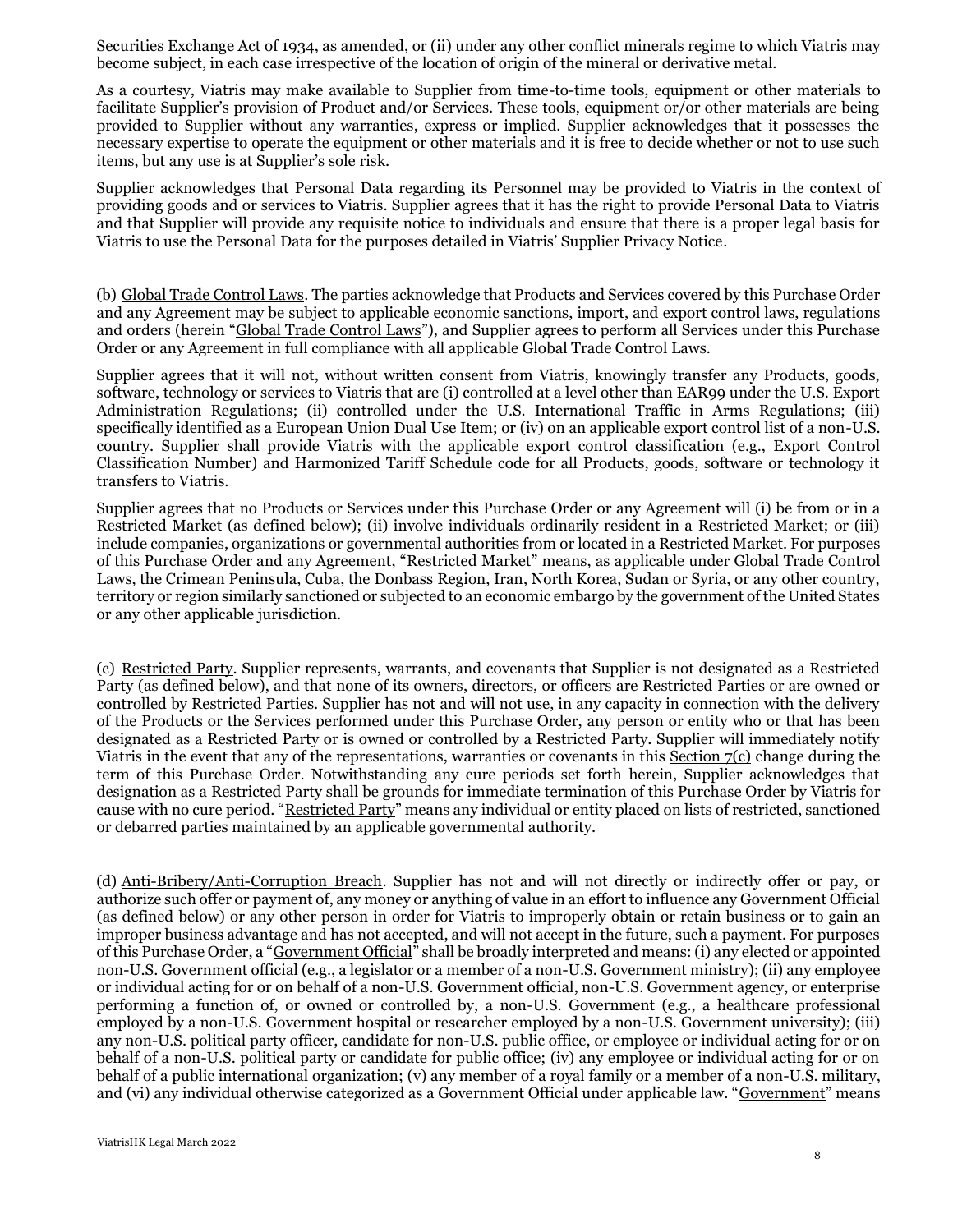all levels and subdivisions of governments (i.e., local, regional, or national and administrative, legislative, or executive).

If Supplier has been provided with a copy of Viatris' International Anti-Bribery and Anti-Corruption Principles, it will communicate such Principles to all persons acting on its behalf in connection with work for Viatris, including its agents or subcontractors.

Any information provided by Supplier to Viatris in connection with Viatris' anti-corruption due diligence is complete, truthful and accurate and Supplier agrees to inform Viatris if any responses in the due diligence questionnaire with respect to the Supplier or any individuals identified in the due diligence questionnaire or their Family Relatives, as defined therein, change during the term of this Purchase Order.

If requested by Viatris, Supplier will complete and submit to Viatris, the *Third Party Annual Compliance Certification* at an annual interval, upon request by Viatris.

Supplier agrees that upon request of Viatris, any persons acting on behalf of Supplier in connection with the delivery of the Products or the Services performed for Viatris, will complete anti-corruption training provided by Viatris, and will notify Viatris of any persons that require such training, at the time of contracting and during the term of this Purchase Order.

If requested by Viatris, Supplier agrees to follow Viatris' *My Anti-Corruption Policy and Procedures ("MAPP")* in connection with the delivery of the Products or the Services performed under this Purchase Order, including requiring relevant employees of Supplier, as determined by Viatris, to complete training on anti-corruption and/or MAPP provided by Viatris.

(e) Conflicts. The execution, delivery and performance of this Purchase Order by Supplier does not conflict with any agreement, instrument or understanding, oral or written, to which it is a party or by which it may be bound, and does not violate any law or regulation of any court, governmental body or administrative or other agency having authority over Supplier. Supplier is not currently a party to, and during the term of this Purchase Order will not enter into, any agreements, oral or written, that are inconsistent with its obligations under this Purchase Order.

(f) Authority. Supplier is validly existing and in good standing under the Laws of the jurisdiction of its organization and has the power and authority to enter into this Purchase Order. This Purchase Order has been duly executed and delivered by Supplier and constitutes the valid and binding obligation of Supplier, enforceable against it in accordance with its terms except as enforceability may be limited by bankruptcy, fraudulent conveyance, insolvency, reorganization, moratorium and other laws relating to or affecting creditors' rights generally and by general equitable principles. The execution, delivery and performance of this Purchase Order have been duly authorized by all necessary action on the part of Supplier, its officers and directors.

(g) No Actions Pending. There is no action, suit or proceeding, at law or in equity, before or by any court or governmental authority, pending or, to the best of Supplier's knowledge, threatened against Supplier, wherein an unfavorable decision, ruling or filing would materially adversely affect the performance by Supplier of its obligations hereunder or the other transactions contemplated hereby, or which, in any way, would adversely affect the enforceability of this Purchase Order, or any other agreement or instrument entered into by Supplier in connection with the transactions contemplated hereby. In the event Supplier becomes aware of such action, suit or proceeding, Supplier shall immediately notify Viatris.

(h) Cooperation/Coordination with Third Party Vendors. Supplier acknowledges that Viatris may, during the course of this Purchase Order, work with one or more other third party consultants and service providers from time to time in connection with this Purchase Order. Supplier shall reasonably cooperate with all such third parties as Viatris may request from time to time.

# 7. INDEMNIFICATION

ViatrisHK Legal March 2022 (a) To the fullest extent permitted by applicable Laws, Supplier hereby agrees to defend, indemnify, and hold harmless Viatris, its affiliates (and their respective directors, officers, employees, agents, successors and assigns) (each, an "Indemnified Party") from and against any and all claims, liabilities of every kind, including liability based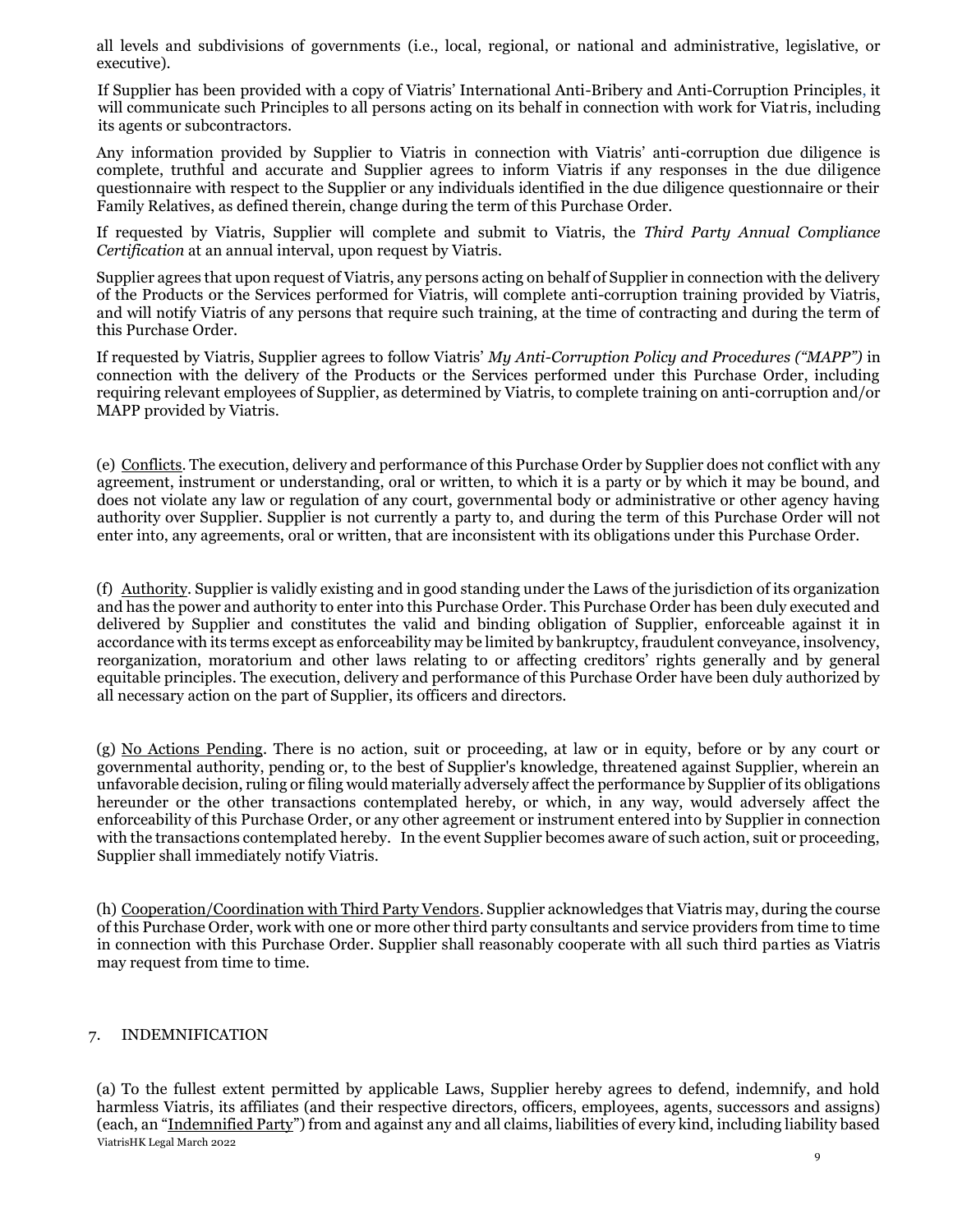on contributory, vicarious, or any other doctrine of secondary liability, or character, (collectively, "Losses") arising out of or relating to any and all claims, liabilities, liens, demands, obligations, actions, proceedings, suits, causes of action of every kind (regardless of whether or not such Losses are caused in part by a party indemnified hereunder) arising out of or related to: demands, damages, judgments, awards, settlements, expenses, or losses, including costs of litigation and reasonable attorneys' fees, arising, directly or indirectly, from: (i) the acts or omissions of Supplier or Supplier Personnel in connection with the provision of the Services or Products under this Purchase Order; (ii) any individual's (including any Supplier Personnel's) prospective, then-current or former employment by Supplier, including (A) any claim arising under occupational health and safety, worker's compensation, ERISA or other applicable Law, (B) any claim based on or arising out of any theory that Viatris is an employer or joint employer of any Supplier Personnel, (C) any claim arising out of any termination or separation from Supplier; and (D) any claim arising out of Supplier's failure to pay any of its Personnel; (iii) a breach by Supplier of the representations, warranties, covenants, and any other provisions set forth in this Purchase Order Terms and Conditions, including, but not limited to, any confidentiality, privacy and/or security obligation stated in Section 5 above and the obligations to comply with Laws; (iv) any claim charging that Supplier's provision or Viatris' purchase or use of the Products or Services provided under this Purchase Order constitutes misappropriation or infringement of any Intellectual Property Rights (as defined in Section 11 below) or breach of a confidential relationship; (v) injury to or death of any person or damage to any property resulting from and/or caused by Supplier or its Personnel in connection with the Supplier's performance or non-performances of Supplier's obligations under this Purchase Order ; (vi) Supplier's failure to require any consultant or subcontractor to be insured as set forth under the terms of this Purchase Order; or (vii) the negligence or willful misconduct of Supplier or its Personnel. If the Products or Services, or the use of such Products or Services, are held to constitute an infringement or misappropriation and their sale or use is enjoined, Supplier shall, at Supplier's expense and option, either procure for Viatris the right to continue to use such Products or Services, or replace the same with equivalent non-infringing Products or Services, or modify the same so they become equivalent non-infringing Products or Services; except that if the foregoing is not commercially practicable or upon request by Viatris, Supplier shall refund to Viatris all fees paid by Viatris under this Purchase Order for such Products or Services and those Products or Services that are dependent thereon.

(b) Supplier shall keep the Indemnified Party fully informed concerning the status of any litigation, negotiations or settlements of any claim, demand or action for which the Indemnified Party seeks indemnification hereunder. The Indemnified Party shall be entitled, at its own expense, to participate in any such litigation, negotiations and settlements with counsel of its own choosing. Supplier shall not have the right to settle any claim without the prior written consent of the Indemnified Party. This Section 7 shall not be construed to limit or exclude any other claims or remedies at law or in equity that an Indemnified Party may assert.

# 8. INSURANCE

(a) Prior to the commencement of any performance under this Purchase Order, Supplier shall provide and maintain such insurance coverage, in minimum types and amounts as described below in this Section, as will protect it and Viatris (including Viatris affiliates, its and their employees, directors, officers, shareholders and agents) from all claims which may arise out of or result from Supplier's performance under this Purchase Order, whether such operations be by itself or by its subcontractors, agents or representatives or by anyone directly or indirectly employed by any of them, or by anyone for whose acts they may be liable.

(i) Any and all deductibles for such insurance policies shall be assumed by, for the account of, and at Supplier's sole risk. All deductibles and self-insured retention amounts must be acceptable to and approved, in writing (if required), by Viatris.

(ii) Such insurance policies shall be primary and non-contributing with respect to any other similar insurance policies available to Viatris or its affiliates. Except for Workers Compensation/Employers' Liability and Professional Liability/Errors & Omissions insurance, all such policies shall include Viatris and its affiliates and any other such entities as Viatris may reasonably request, as additional insureds. All such polices shall provide a waiver of subrogation in favor of Viatris and its affiliates.

(iii) Supplier shall furnish to Viatris original certificates and additional insurance endorsements evidencing the specified insurance coverage, prior to beginning performance under this Purchase Order, and at contract renewal or expiration of any one coverage, whichever occurs first. If requested by Viatris, copies of the insurance policies will be provided. Not less than thirty (30) days' prior written notice of any policy cancellation, or material change shall be given to Viatris. The Certificate(s) of Insurance shall be signed by a person authorized by the insurer(s) to bind coverage on its (their) behalf. Supplier shall provide, pay for, and maintain in effect the policies with minimum "A-" A.M. Bests rated insurance carriers, or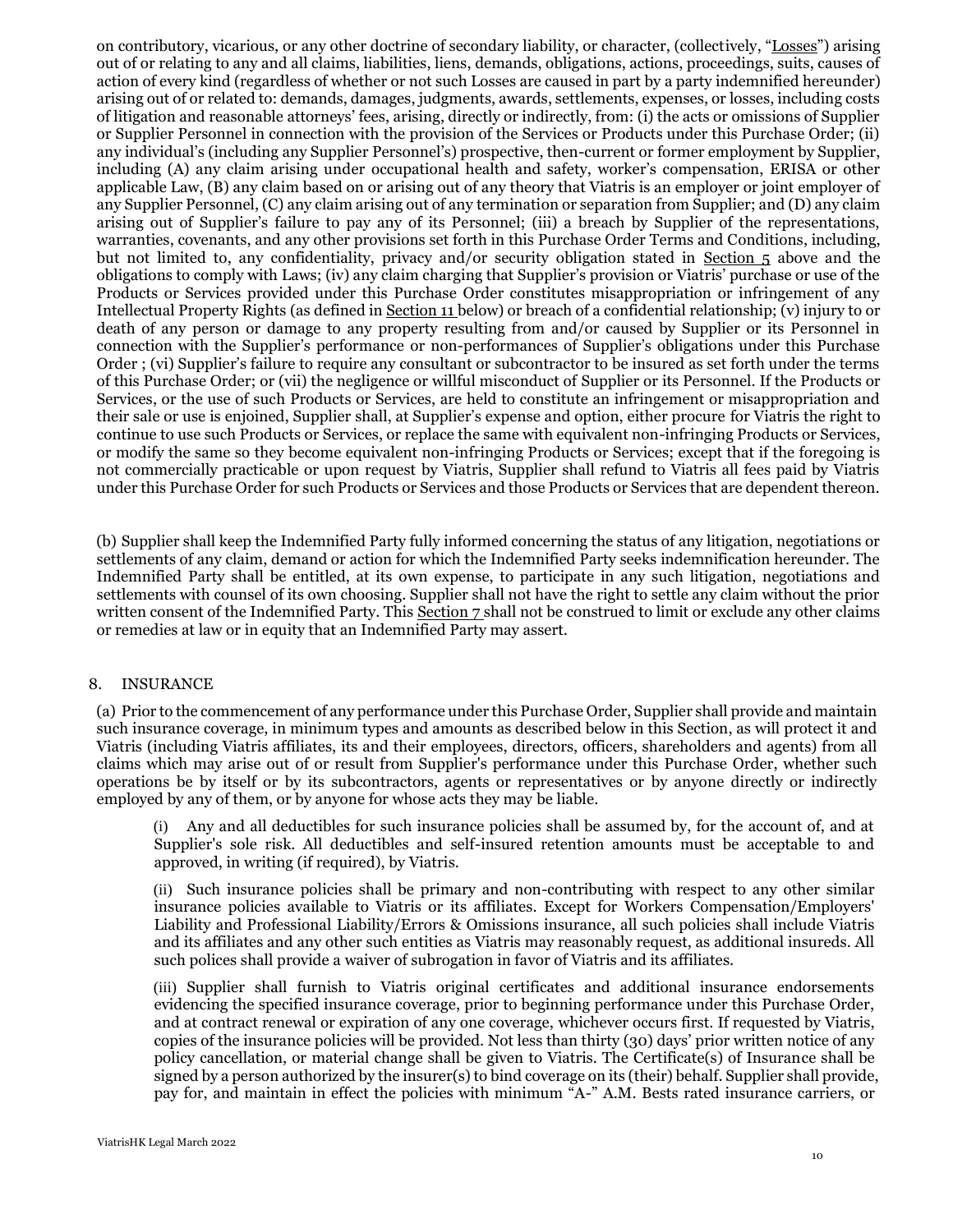insurance companies satisfactory to Viatris. Coverage shall be maintained for the duration of this Purchase Order or as specified below, whichever is longer.

(b) Acceptance of Insurance Certificate. Acceptance of any insurance certificate by Viatris shall not constitute acceptance of the adequacy of coverage, compliance with the requirements of this Purchase Order or serve as an amendment to this Purchase Order.

## 9. LIMITATION OF LIABILITIES

Notwithstanding the form (e.g., contract, tort or otherwise) in which any legal or equitable action may be brought, under no circumstances shall Viatris or its affiliates be liable for consequential, indirect, special, punitive, or incidental damages or lost profits, whether foreseeable or unforeseeable, based on claims of Supplier or any other party arising out of breach or failure of express or implied warranty, breach of contract, misrepresentation, negligence, strict liability in tort, failure of any remedy to achieve its essential purpose, or otherwise. Notwithstanding the form (e.g., contract, tort or otherwise) in which any legal or equitable action may be brought, in no event shall Viatris or its affiliates be liable for any damages or losses that exceed, in the aggregate, the amount of fees paid and payable by Viatris for the Products or Services that gave rise to such damages or losses for each respective breach or series of related breaches. This Section 9 shall not apply only when and to the extent applicable Law specifically requires liability despite the foregoing disclaimer, exclusion and limitation.

### 10. TERM AND TERMINATION

(a) Term. This Purchase Order shall commence upon Supplier's acceptance of this Purchase Order and shall continue through Viatris' acceptance of such Services or Products, as may be further specified in this Purchase Order.

(b) Termination. In addition to Viatris' termination rights set forth elsewhere herein, Viatris may terminate this Purchase Order, in whole or in part, in its sole discretion: (i) upon fifteen (15) days prior written notice to

Supplier for any reason; (ii) immediately upon written notice to Supplier if Supplier breaches this Purchase Order; (iii) if reasonable grounds for insecurity arise with respect to Supplier's performance and Supplier fails to furnish adequate assurances within five (5) days after written demand by Viatris for such assurance; or (iv) immediately upon written notice to Supplier if Supplier becomes insolvent or otherwise makes an assignment for the benefit of creditors, commits an act of bankruptcy or files or has filed against it a petition in bankruptcy or reorganization proceedings. During any notice period, Supplier shall cease to provide the cancelled Services or Products, as the case may be, to Viatris as soon as commercially practicable after receiving such notice.

(c) Termination for Breach of Global Trade Control Laws. Viatris may terminate this Purchase Order effective immediately upon notice to Supplier if Supplier breaches any of the representations, warranties, covenants, or agreements set forth in Section  $6(a)(C)$  or 6 (b), or for any other violation of Global Trade Control Laws. If this Purchase Order is so terminated, Viatris shall not be responsible for any payments due to Supplier or another party, even if activities have already occurred. Further, Supplier shall be responsible for reimbursing Viatris for any payments due to Viatris under this Purchase Order or any Agreement that are blocked due to violation of Global Trade Control Laws.

(d) Termination for Breach of Anti-bribery/Anti-Corruption Representation. Viatris may terminate this Purchase Order effective immediately upon notice to Supplier, if Supplier (i) breaches any of the representations and warranties set forth in Section  $6(a)(C)$  and  $(d)$  or (ii) if Viatris learns that (a) improper payments are being or have been made or offered to Government Officials (as defined in Section 6(d)) or any other person by the Supplier or those acting on behalf of the Supplier with respect to this Purchase Order or (b) that the Supplier or those acting on behalf of the Supplier with respect to this Purchase Order has accepted any payment, item, or benefit, regardless of value, as an improper inducement to award, obtain or retain business or otherwise gain or grant an improper business advantage from or to any other person or entity. Further, in the event of such termination, Supplier shall not be entitled to any further payment, regardless of any activities undertaken or agreements with additional third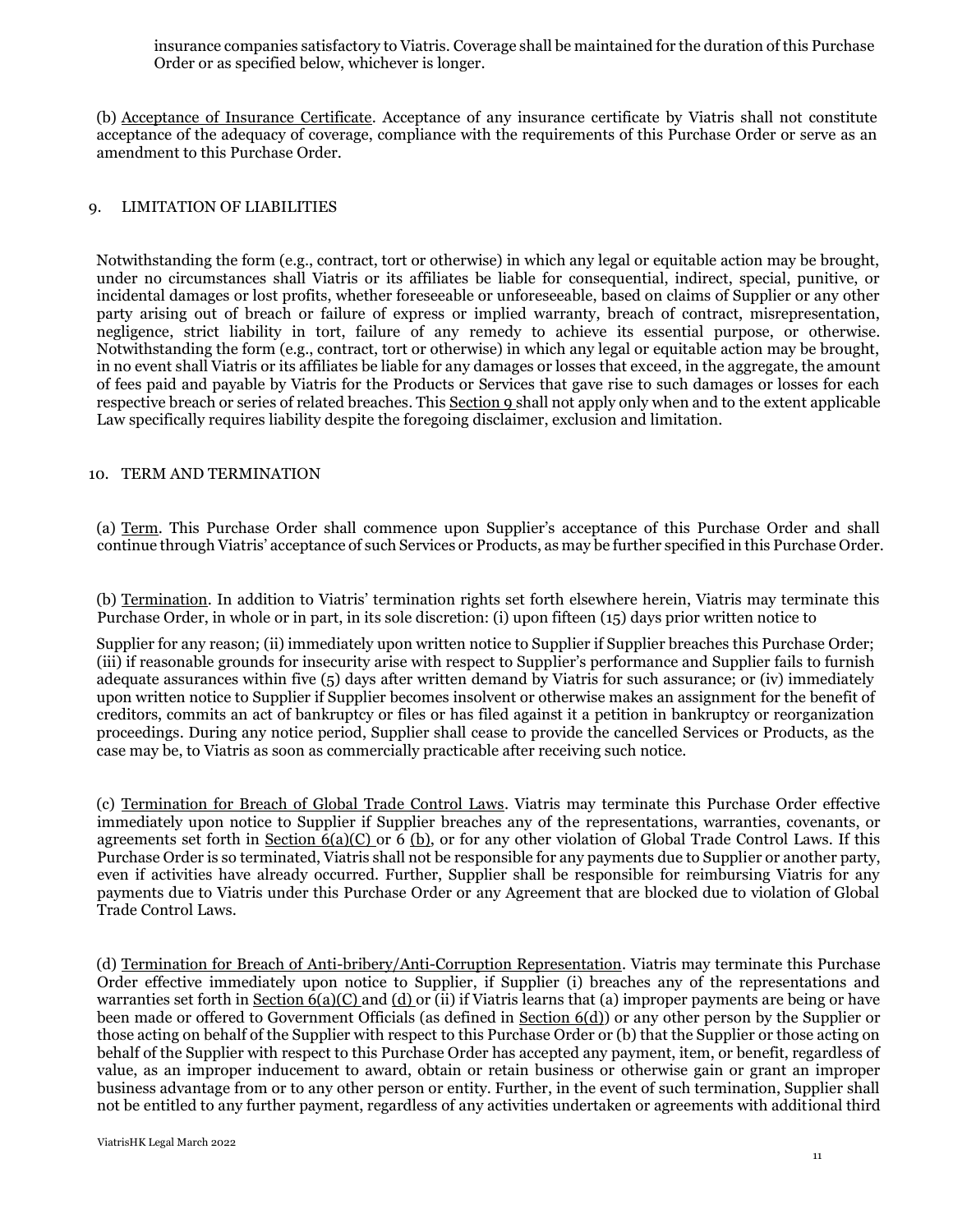parties entered into by Supplier prior to such termination, and Supplier shall be liable for damages or remedies as provided by this Purchase Order, at law or in equity.

(e) Effect of Termination/Expiration. Upon termination or expiration of this Purchase Order: (i) Viatris shall be entitled to the ownership, possession, use and license of any and all work in process under this Purchase Order to which it is entitled pursuant to Section 11 below; (ii) Supplier shall invoice Viatris for all outstanding fees and expenses incurred for Services satisfactorily performed and/or Products delivered under this Purchase Order through and including the date of any such termination or expiration; and (iii) Supplier shall comply with its obligations under Section 4(c) above.

(f) Survival. The provisions of Sections 1(b) and (c),  $4 - 7$ , 9, 10(c) and (d) and any other provisions which are expressly or by implication intended to continue in force after such termination or expiration shall survive the termination of this Purchase Order.

#### 11. INTELLECTUAL PROPERTY

For all work products and deliverables created under this Purchase Order through the performance of the Services, Supplier and Supplier Personnel hereby assign and transfer to Viatris all rights to possession of, and all right, title, and interest, including all patent, copyright, trademark, trade secret and other proprietary and intellectual property rights ("Intellectual Property Rights") in and to such work products and deliverables created under this Purchase Order, in whatever form or medium captured, and in and to all physical and electronic materials, papers, and documents (including drawings), hereinafter referred to as "Works," and copies, abstracts, and summaries thereof, which are developed or conceived or which may come into their possession in any manner by reason of the provision of Services under this Purchase Order. Supplier shall promptly disclose to Viatris any Works known to Supplier or Supplier Personnel, and all such Works shall be deemed to be "works made for hire" exclusively for Viatris, with Viatris having sole ownership of such Works and the sole right to obtain and to hold in its own name any Intellectual Property Rights therein and thereto. Supplier hereby agrees to give Viatris or any person designated by Viatris at Viatris' expense, all reasonable assistance required to perfect the rights hereinabove defined. Supplier represents, warrants and covenants that it has caused or will cause all Supplier Personnel to enter into an enforceable agreement with Supplier prior to their performance of any Services, which agreement includes appropriate confidentiality, assignment of work product and invention provisions to effectuate the provisions of this Purchase Order. Notwithstanding the foregoing provisions, Viatris' ownership rights do not apply or extend to any of the following (collectively, the "Supplier Property"): (i) any methodologies, methods of analysis, ideas, concepts, knowhow, models, tools, techniques, skills, knowledge and experience or other materials or property owned or licensed by Supplier before the provision of the Services under this Purchase Order; (ii) any improvements or other modifications to any of the foregoing that Supplier creates during the performance of the Services under this Purchase Order without the use of any of Viatris' Confidential Information or Intellectual Property Rights; or (iii) any of the Intellectual Property Rights in or to any of the items described in the preceding clauses (i) and (ii). All right, title, and interest in and to the Supplier Property is and shall remain in Supplier, and Supplier shall not be restricted in any way with respect to the Supplier Property. However, to the contrary, to the extent that any Supplier Property is incorporated into or embodied in any of the Works, or covers or controls any of the Works, or is necessary in order to fully and freely use any of the Works, Supplier hereby grants to Viatris and its affiliates a perpetual, irrevocable, worldwide, royalty-free, non-exclusive license, with the right to grant sublicenses, to (A) use such Supplier Property solely as part of or in connection with such Works or any derivative work based upon such Works, and (B) to modify such Supplier Property, solely to the extent such modification is necessary in connection with the creation of a derivative work based upon such Works.

#### 12. MISCELLANEOUS

(a) Use of Viatris Trademark/Name; Publicity. Supplier shall not issue any press release or other publicity materials, or make any presentation with respect to the existence of this Purchase Order or the terms and conditions hereof without the prior written consent of Viatris in each instance. Supplier shall not publicize or use any name, trade name, service marks, trademarks, trade dress or logos of Viatris (or any of its affiliates) nor identify Viatris (or any of its affiliates) as a customer without Viatris' prior written consent in each instance. This restriction shall not, however, apply to the extent that any such disclosures are required by applicable Laws.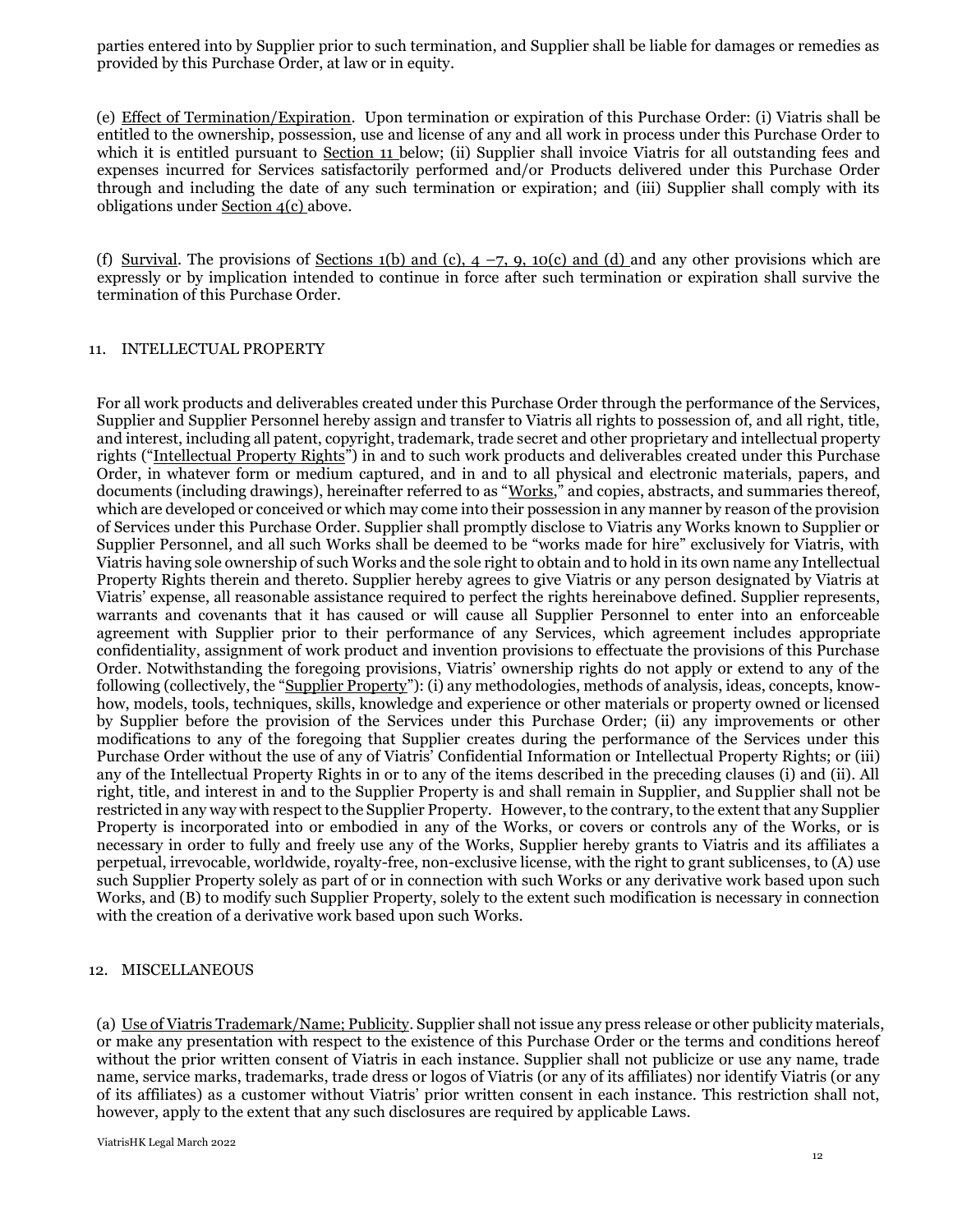(b) Governing Law; Venue. The validity, interpretation and performance of this Purchase Order shall be governed by and construed in accordance with the laws of Hong Kong SAR without regard to the principles of conflicts of law. THE PARTIES EXPRESSLY AGREE THAT THE APPLICATION OF THE UNITED NATIONS CONVENTION ON CONTRACTS FOR THE INTERNATIONAL SALE OF GOODS (1980) IS SPECIFICALLY EXCLUDED AND SHALL NOT APPLY TO THIS PURCHASE ORDER.

In case of disputes, each Party hereby submits to the non-exclusive jurisdiction of the Courts of Hong Kong SAR. Each party waives (i) any objection which it may have at any time to the venue of the proceedings in any such court, (ii) any claim that such proceedings have been brought in an inconvenient forum and (iii) the right to object, with respect to such proceedings, that such court does not have any jurisdiction over such Party.

(c) The Parties agree that Contracts (Rights of Third Parties) Ordinance, Cap. 623 shall have no application in this Purchase Order.

(d) Relationship of the Parties. Viatris engages Supplier only for the purposes and to the extent set forth in this Purchase Order and, accordingly, Supplier shall not be considered a partner, co-venturer, agent, employee, or representative of Viatris, but shall remain in all respects an independent contractor, including for purposes of the Occupational Safety and Health Act or state equivalent. Neither Viatris nor Supplier shall have any right or authority to make or undertake any promise, warranty or representation, to execute any contract, or otherwise to assume any obligation or responsibility in the name of or on behalf of the other party. Neither Viatris nor Supplier shall be deemed a joint employer of the other's employees, each party being responsible for any and all claims by its employees. Neither Party's employees shall be deemed "leased" employees of the other for any purpose.

(e) Assignment; Subcontracting. This Purchase Order or any right or obligation arising therefrom shall not be assigned or transferred by Supplier in the absence of Viatris' prior written consent thereto and any purported assignment or transfer absent such consent shall be automatically deemed null and void. Supplier shall not delegate or subcontract any of its obligations or responsibilities under this Purchase Order to any third party (including to an affiliate of Supplier) without Viatris' prior written permission. No delegation or subcontracting by Supplier hereunder shall relieve Supplier of any of its obligations or responsibilities under this Purchase Order and Supplier shall remain responsible for obligations, services and functions performed by its subcontractors to the same extent as if they were performed by Supplier.

(f) Divestiture. Notwithstanding anything to the contrary contained in this Purchase Order, to the extent related to or arising in connection with a divestiture (whether by sale, spin-off, or similar transaction) by Viatris of all or any portion of a Viatris business or business unit ("a Divestiture"), Viatris may, without prior written notice to or consent of Supplier, without any penalty, and at no additional cost to Viatris or to any affiliate of Viatris or to the company or the group of companies resulting from such Divestiture (collectively, such companies, the "Resulting Companies"): (1) assign its rights and obligations under this Purchase Order, in whole or in part to one or more of the Resulting Companies, or (2) split and assign, in whole or in part, its rights and obligations under this Purchase Order to one or more of the Resulting Companies so as to retain the benefits of this Purchase Order for both Viatris and the applicable Resulting Compan(y)/(ies) following such Divestiture.

From and after any partial assignment or split (i) the rights and obligations of Viatris hereunder shall be divided between Viatris and the Resulting  $\text{Compan}(y)/(ies)$  to whom such rights and obligations are transferred as specified by Viatris, such that all such rights and obligations related to the business of the applicable Resulting  $Compan(y)/(ies)$  shall be enforceable only by and against the applicable Resulting Compan(y)/(ies), and all other such rights and obligations shall be enforceable only by and against Viatris and (ii) to the extent this Purchase Order contains any volume-based pricing or discounts in favor of Viatris or minimum purchase thresholds, any purchases by Viatris and the applicable Resulting Compan(y)/(ies) hereunder shall be aggregated for purposes of determining the applicable pricing and discounts and whether any minimum threshold has been met. Supplier will work cooperatively with Viatris and the applicable Resulting  $\text{Compan}(y)/(ies)$  to ensure a smooth and orderly transition, including, to the extent requested by Viatris, entering into separate agreements with Viatris and the applicable Resulting  $Common(y)/(ies)$  on substantially the same terms and conditions (as adjusted to take into account the nature of the separate contracts while maintaining the economic, business and other purposes of the Purchase Order).